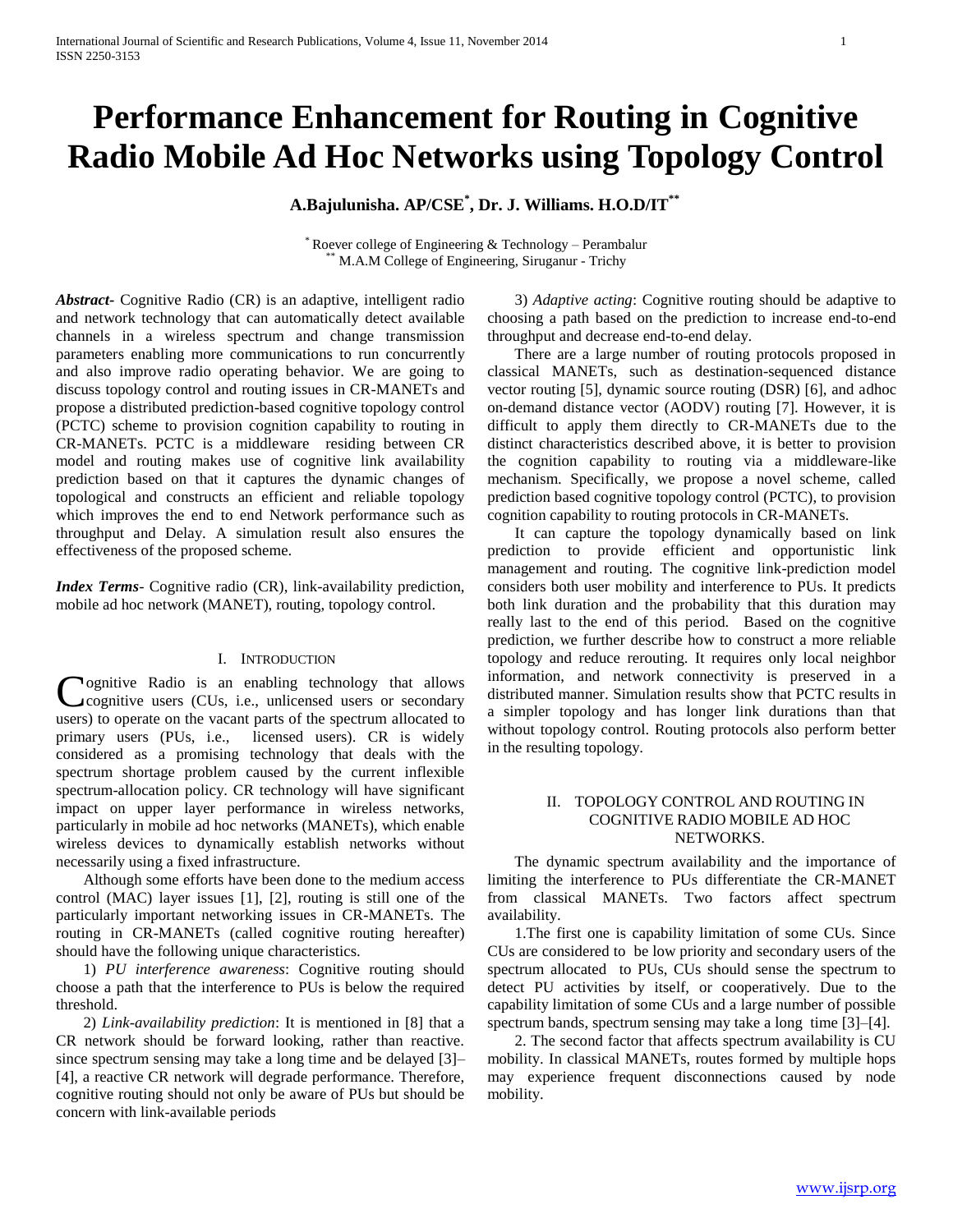This problem may be detected when the next-hop node in the path does not reply to messages and the retry limit is exceeded. However, this problem is difficult to solve in CR-MANETs since a node may not be able to transmit if the spectrum becomes unavailable when a node moves into the interference boundary of an active PU. Therefore, correctly inferring mobility conditions in designing effective topology control and routing scheme [9].

 In this sense, we concentrate on how the spectrum availability due to CU mobility affects the network performance in CR-MANETs. We use a simple scenario in Fig. 1 to illustrate the effects of CU mobility on routing in CR-MANETs. There are one PU and four CUs in this scenario. The source node is CU1, and CU4 is the destination node. As we can see in Fig. 1, CU3 is moving toward the PU, while CU2 is moving away from the PU. The traditional routing in classical MANETs will select paths under a shortest path criterion. Link CU1 *→* CU3 may be selected in the route. However, as CU3 moves close to the PU, link CU1 *→* CU3 cannot be used due to the interference from CU3 to the PU.



 Fig 1. Motivation scenario. Cognitive routing selects CU2 in its path other than CU3 for the sake of reducing rerouting frequency when considering interference avoidance to PU. The arrows indicate the movement directions of CU2 and CU3, respectively.

 The relaunching route request will be triggered to find another route. Link CU1  $\rightarrow$  CU2 does not have this problem, since CU2 is moving away from the PU, and the interference from CU2 to the PU is below the threshold. The rerouting problem would not happen if link CU1 *→* CU2 instead of CU1 *→* CU3 were selected. From this example, we can see that mobility prediction can help improve the performance of routing in CR-MANETs. It is desirable that cognitive routing should prefer the links with long durations to prolong the path survival time and improve the path stability.

 Existing routing protocols in classical MANETs lack this cognition capability. Therefore, to provision cognition to routing, we adopt a middleware-like technology, i.e., topology control, in CR-MANETs. In our framework, topology control is treated as a cross-layer module connecting the routing layer and the CR module.

## III. COGNITIVE LINK- AVAILABILITY PREDICTION

 A large number of prediction models are available for link availability prediction [10]–[11].The basic principle of the prediction framework is to provide a predicted time period *Tp*  that the link between two nodes will stay available. In addition, another important parameter, which is denoted by *L*(*Tp*), can be obtained from this framework to estimate the probability that this link may really last to the end of *Tp* by considering possible changes in velocities. In CR-MANETs, [*Tp, L*(*Tp*)] is not sufficient to predict link duration, because the links between CUs are affected by CU mobility as well as by the interference to Pus.

 In this situation, a link with a high quality may be regarded as unavailable if a node in that link is moving close to a PU. As a result, to avoid interference, the distance between a CU and a PU should be monitored. This paper proposes another pair of  $\lceil \int f p \rceil$ ,  $L({\uparrow} T_p)$  to predict the link availability before nodes moves into the interference boundary of PUs. Similar to  $Tp$ ,  $\hat{p}$  is the predicted time until a CU moves into the interference area of a PU, and *L*(  $\hat{p}$  *Tp*) is its corresponding probability. The final link availability is revealed by the combination of  $[T_p, L(T_p)]$  and  $[$ *Tp, L*(  $\hat{\ }$ *Tp*)] to enable cognitive link prediction.

#### *A.* **[ ˆ** *Tp, L***( ˆ** *Tp***)]** *Estimation*

Then, the available period  $T_P$  if counted from  $t2$ , is Obviously, the preciseness of ˆ *Tp* depends on the measurement {Formula}- (1).

$$
Tp = \frac{\sqrt{\beta^2 + 4\alpha\rho^2 - 4\alpha\gamma - \beta}}{2\alpha} - t_2
$$

 There are some methods to obtain distance information. Similar to [*Tp, L*(*Tp*)] estimation, we also have to provide a probability  $L(Tp)$  to  $Tp$  {Formula}-(2)

$$
L(T_P) = 1^{\lambda T_P 1^{-\lambda T}} + \varsigma (1 - 1^{-\lambda T_P})
$$

### *B. Link-Availability Prediction*

 A link is considered available if the two nodes associated with this link are within the transmission range of each other and if they are both out of the interference region of any PU in CR-MANETs. The former is a common condition in MANETs, while the latter is the specific requirement in CRMANETs. Consequently, link availability should be determined by [*Tp, L*(*Tp*)] and  $\lceil$   $\uparrow$  *Tp, L*( $\uparrow$  *Tp*)] together. Jiang *et al.* [21], [24] use *Tp × L*(*Tp*) as a routing metric to assist routing protocols in selecting reliable paths. However, it is far from sufficient for CR-MANETs. For instance, if a link with  $Tp \times L(Tp) = 8$  s, but  $\hat{T}$  $\times L(^{n}Tp) = 5$  s, it cannot stay available for 8 s since it will move into the interference region of PUs, which suppresses its transmissions.

#### IV. COGNITIVE TOPOLOGY CONTROL AND ROUTING

#### *A. Distributed Topology Construction*

 The dynamic changes due to CU mobility or the interference to PUs, which will result in frequent rerouting, waste large amounts of scarce network resources and achieve low end-to-end performance. In PCTC, a new link reliability metric is defined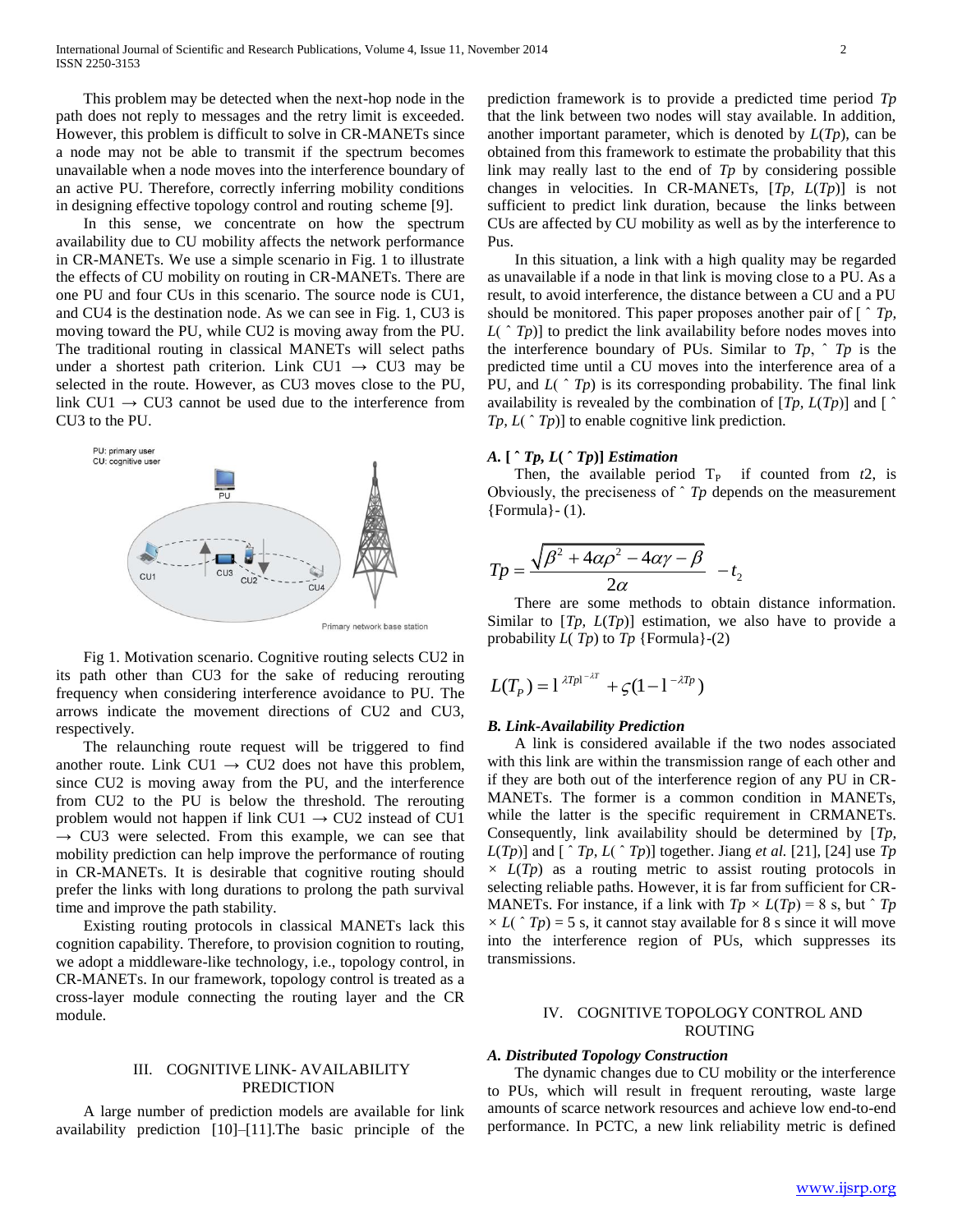for topology construction. We first introduce a rerouting penalty denoted by *δ*.

 This penalty is a period that is incurred by rerouting and reduces link availability to  $(Ta - \delta)$  in the sequel. Actually, the path duration is not the main concern of an end-to-end transmission. Instead, by nature, it is expected to deliver as many packets as possible before a path failure happens. From this point of view, the only consideration of link available duration *Ta* is not enough since a link with long duration may have a poor quality resulting in low data rate.

 In the long run, it needs fewer re routings if the selected path consists of links with longer *Ta* and higher quality.To quantify this measurement, we set the link weights to *{Formula}- (6) AND (7)*

$$
\omega = \gamma * (T_a - \delta)
$$
  
 
$$
W = \min W_i, i \in L
$$

 where the link data rate *r* captures its link quality. Herein, the rerouting penalty  $\delta$  is converted into a capacity loss  $r \times \delta$ during the available period. The link weight then presents the traffic carrying ability of this link.

 $&$  L is the set including all the links along the path. We can see that the definitions of link and path weights reflect its true data-transmission ability.

 It is desirable to transmit more data traffic before link failure. Similar to other topology control algorithms, the topology-construction process in this paper consists of three steps: neighbor collection, path search, and neighbor selection. The distributed localized Dijkstra topology control (LDTC) algorithm, which aims at constructing an energy-efficient topology, has some beneficial properties, particularly the 1 spanner property, which preserves the global minimum energy paths in a distributed manner. LDTC runs the Dijkstra algorithm over a neighborhood graph. Therefore, it requires only local information exchanges. In this paper, the distributed cognitive PCTC algorithm enhances LDTC to preserve the end-to-end reliable paths for CR-MANETs.

 As a distributed algorithm, each node runs the following procedures as an initial node.

#### **1)** *Neighbor collection:*

 a) Collect all of its neighbors, and calculate the edge weights according to (6).

#### **2)** *Path search:*

 a) Set the path weights to infinity for the initial node and to zero for neighbors. Mark all the neighbors as unvisited and the initial node as the current one.

b) Calculate the path weights according to

 (7) from the initial node to unvisited neighbors via the current node. If they are larger than the previously recorded ones, update the path weights to them.

 c) Mark the current node as visited, and set the unvisited node with largest path weight as the current node. Then, repeat from b) until all the neighbors are visited.

## 3) *Neighbor selection:*

 a) All of the most reliable paths from the initial node to its neighbors are now found. The resulting topology is the output by preserving all the first-hop neighbors of the initial node along these paths.

## *B. Topology Reconfiguration*

 Wireless links are changing dynamically due to node mobility, fading, barrier, interference, etc. In this section, we study how to do topology reconfiguration due to the dynamically changing wireless links in CR-MANETs. Topology reconfiguration can also be used to deal with inaccurate link availability predictions since prediction errors are inevitable.

 In CR-MANETs, therefore, an intuitive method for topology reconfiguration is to run the topology control algorithm frequently to keep pace with the dynamical links. However, this frequent topology control requires an enormous amount of computational loads and is quite power consuming. To respond promptly to topology changes, it is desirable to be able to deal with some asynchronization occurrences, such as link appearance, disappearance, and link weight change

 1) When a new node wants to joint the network, it first predicts all links to its neighbors based on the cognitive linkduration prediction scheme presented in Section III. These predictions are then broadcast to neighbors in its range. For any node that has been in the network, it is not necessary to rerun the topology algorithm to reconfigure the topology.

 What a reconfiguration needs to do is to find a reliable path to the new node from the existing topology. After running PCTC, the initial has obtained the reliable paths to all its original neighbors. Then, the topology reconfiguration extends these paths by adding the newly appearing links to the newcomer.

The one with maximum weight is selected, and the first-hop neighbor in the path is preserved. The new node may compose more reliable paths to the existing nodes. Therefore, reconfiguration extends the reliable path of the newcomer

## C*. Cognitive Routing on the Resulting Topology*

 Routing is defined to select paths in a network to send data traffic. A challenge in CR-MANETs is to provision cognition capability to routing protocols. With PCTC, existing routing protocols can be easily adopted in CR-MANETs with cognition capability. Based on the cognitive link-prediction scheme presented in Section III, routing on the PCTC resulting topology is aware of PUs and is forward looking to link duration.

 Further, PCTC makes routing adaptive to a mobile environment, in which routing favors reliable paths in the network. Take the popular routing protocols, such as DSR and AODV, as examples. They usually send routing request packets (RREQs) to find a path for a source and a destination. When an RREQ reaches an intermediate node, it may be dropped if the transmitter does not exist in the neighborhood relationship generated by the PCTC algorithm. Otherwise, this RREQ is disposed by the intermediate node and rebroadcast.

 As a result, the links in the vicinity of PUs or with poor quality and short available duration are avoided. The first RREQ is replied to in terms of a routing metric of the first found path to confirm the found path. Actually, PCTC optimizes neighborhood relationship among nodes and assigns each path a weight with regard to reliability. With PCTC, we can improve the performance of other routing metrics such as shortest path or quality-of-service routings.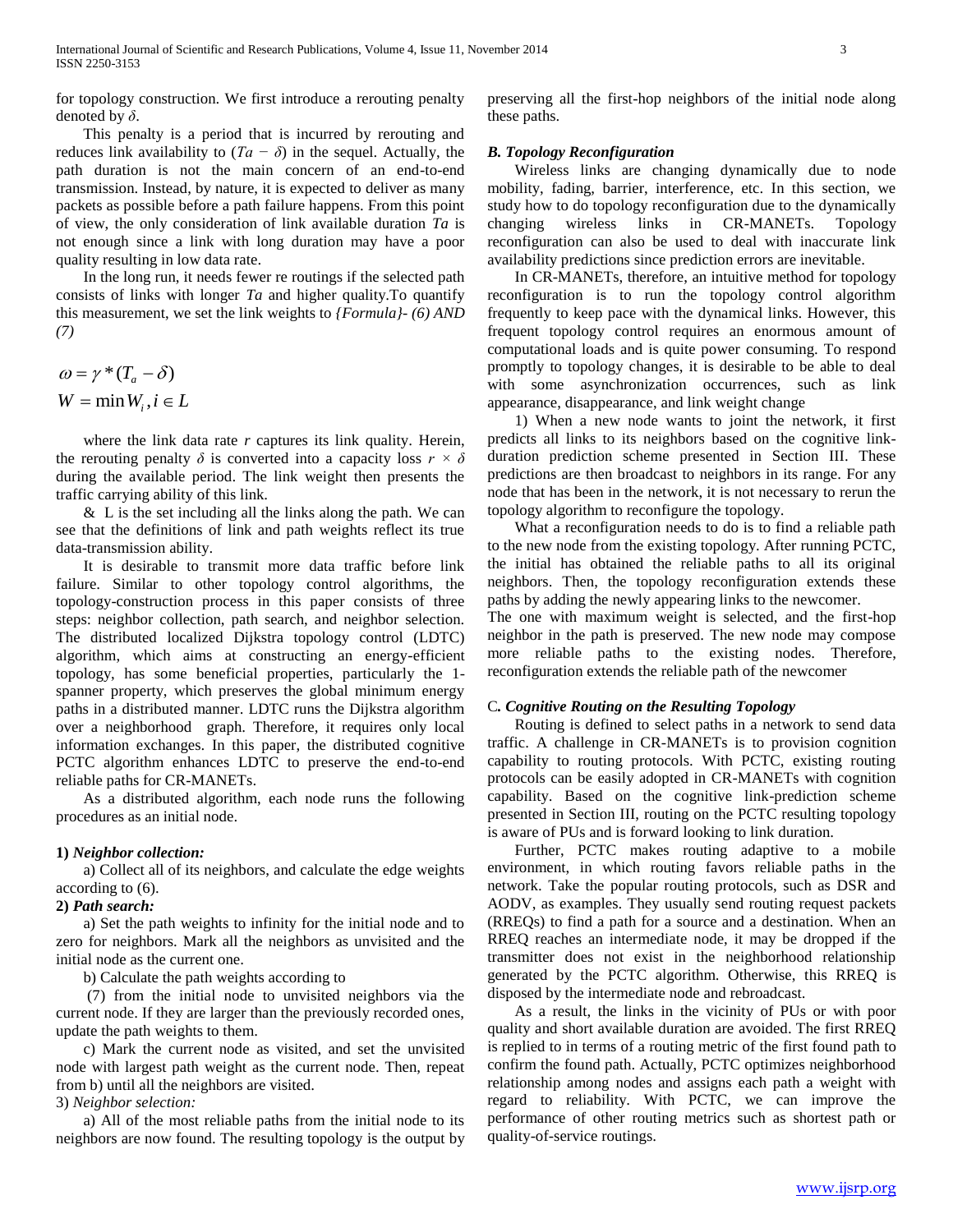### *D. Message Overhead Analysis*

 PCTC in this paper requires the knowledge of local connectivity. Consequently, message exchanges with neighbors are indispensable. Each node periodically broadcasts a message including its neighbor list and the corresponding predicted link durations. On receiving these messages, each node is able to construct a local connected graph for PCTC. On the other hand, as discussed in Section IV-D, the routing on the PCTC resulting topology reduces the number of RREQs in the route establishment phase.

#### V. SIMULATION RESULTS AND DISCUSSIONS

 In this section, the proposed scheme is evaluated via computer simulations. In the simulation environment, nodes are randomly moving in a 2-D space according to the random-walk based mobility model, where a node moves with a direction uniformly and a speed uniformly from 0 to *v*max with exponentially distributed epochs. IEEE 802.11 is adopted for the MAC layer. The maximum transmission range of each node is 300 m, and the transmission rate is 2 Mb/s.

 Routing over the PCTC topology is then adaptive in CR-MANETs. The following two routing strategies are adopted to evaluate the performance of the topology control algorithm further in the simulations.

 1) *Shortest path (SP)*: Each flow is transmitted along the path with the minimum number of hops.

 2) *Reliable path with regard to Ta* (*RPTa*): This is the proposed scheme in this paper. It selects the path with maximum path duration



**Fig 6.Routing over Different Topologies**

**.**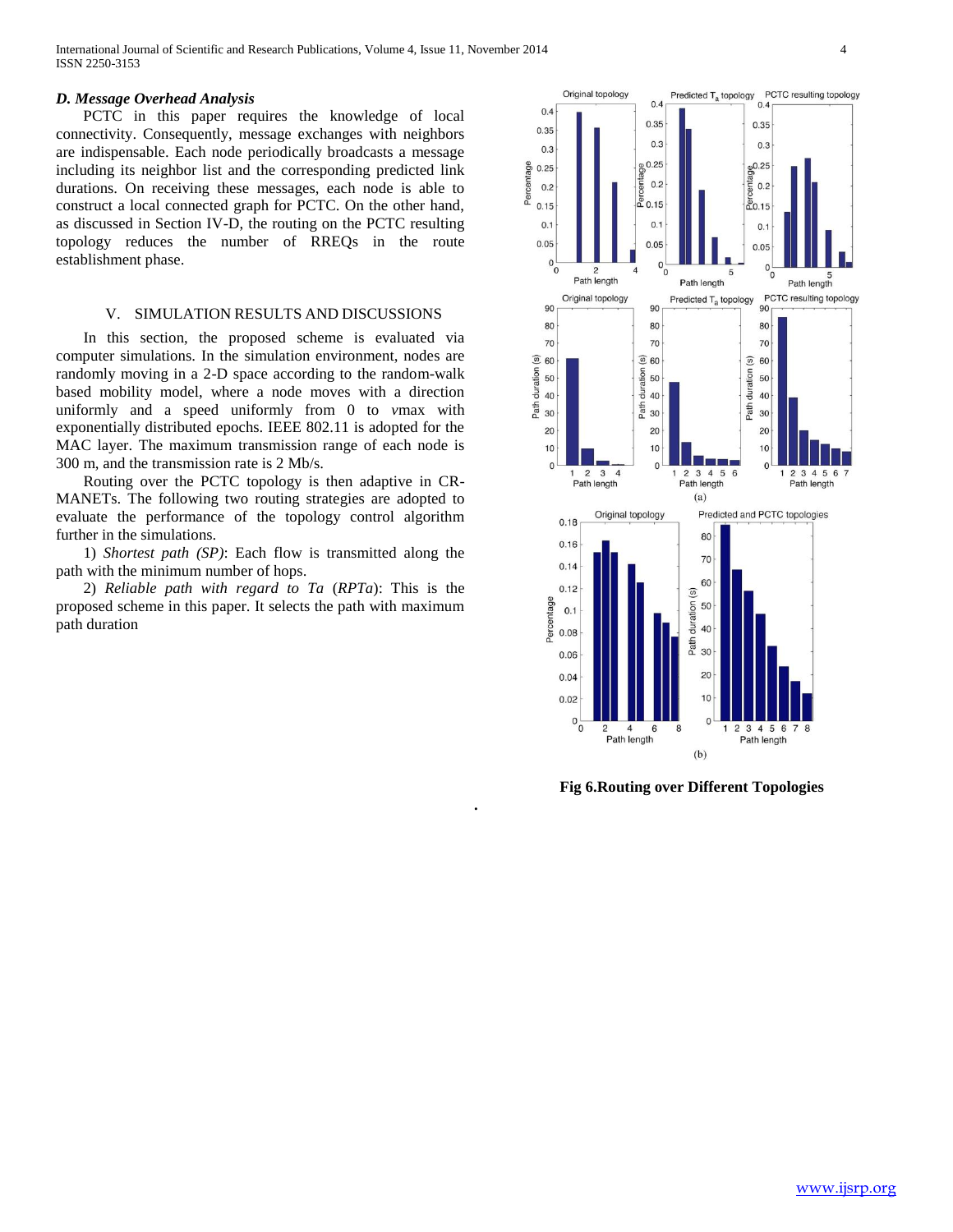

**Fig. 7. End-to-end performance studies**

 Fig. 6(a) shows the results of SP routing. We can see that SP routing under the original topology, which is not aware of PUs, has the smallest hop counts while performing the worst in terms of path duration. The PCTC resulting topology has longer path length compared with the predicted topology.

 End-to-end performance is a critical objective for routing protocols. Fig. 7 demonstrates the two main performance metrics, i.e., 1) end-to-end throughput and 2) delay, of routing on the predicted topology and cognitive routing on the PCTC resulting topology. For RPT*a* routing, although the same path is selected on the predicted topology and PCTC topologyThis is because less node degree in PCTC topology may alleviate the contention in the shared wireless medium and results in less medium access time. As for SP routing, although there are paths with more hop counts, the end-to end throughput under the resulting topology is higher than that under *Ta* topology. The end-to-end delay is also shorter. The reason is that the paths under the resulting topology last longer, resulting in fewer link breakages and less rerouting frequency.

## VI. CONCLUSION AND FUTURE WORK

 CR technology will have significant impact on upper layer performance in CR-MANETs. In this paper, we have proposed a framework to provision cognition capability to the routing protocols in CR-MANETs, which are aware of the interference to PUs, forward looking to link-available duration, and adaptive to the mobility environment. A novel distributed PCTC scheme was presented. Link-available duration prediction takes into account both the interference to PUs and the mobility of CUs. We have evaluated the routing performance over the resulting topology by

computer simulations. It was shown that with the proposed middleware-like topology control residing between the routing layer and CR module, the resulting network topology is simpler, and links last longer.

#### **REFERENCES**

- [1] H. Su and X. Zhang, "Cross-layer based opportunistic MAC protocols for QoS provisionings over cognitive radio mobile wireless networks," IEEE J. Sel. Areas Commun., vol. 26, no. 1, pp. 118–129, Jan. 2008.
- [2] T. Wysocki and A. Jamalipour, "MAC framework for intermittently connected cognitive radio networks," in Proc. IEEE PIMRC, Tokyo, Japan, 2009, pp. 481–485.
- [3] Y.-C. Liang, Y. Zeng, E. C. Y. Peh, and A. T. Hoang, "Sensing–throughput tradeoff for cognitive radio networks," IEEE Trans. Wireless Commun., vol. 7, no. 4, pp. 1326–1337, Apr. 2008.
- [4] Z. Li, F. R. Yu, and M. Huang, "A distributed consensus-based cooperative spectrum sensing in cognitive radios," IEEE Trans. Veh. Technol., vol. 59, no. 1, pp. 383–393, Jan. 2010.
- [5] C. E. Perkins and P. Bhagwat, "Highly dynamic destination-sequenced distance-vector routing (DSDV) for mobile computers," in Proc. ACM SIGCOMM, London, U.K., Aug. 1994, pp. 234–244.
- [6] D. B. Johnson, D. A. Maltz, and Y. C. Hu, "The dynamic source routing protocol for mobile ad hoc networks (DSR)," IETF Draft, draft-ietfmanetdsr-09.txt, Apr. 2003.
- [7] C. E. Perkins, E. M. Belding-Royer, and S. R. Das, "Ad hoc on-demand distance vector (AODV) routing," IETF Draft, draft-ietf-manet-aodv-13.txt, Feb. 2003.
- [8] R. W. Thomas, L. A. DaSilva, and A. B. MacKenzie, "Cognitive networks,"in Proc. IEEE DySPAN, Baltimore, MD, 2005, pp. 352–360.
- [9] I. F. Akyildiz, W. Lee, and K. R. Chowdhury, "CRAHNs: Cognitive radio ad hoc networks," Ad Hoc Netw., vol. 7, no. 5, pp. 810–836, Jul. 2009.
- [10] K. Yang and Y. Tsai, "Link stability prediction for mobile ad hoc networks in shadowed environments," in Proc. IEEE GLOBECOM, San Francisco, CA, Nov. 2006, pp. 1–5.